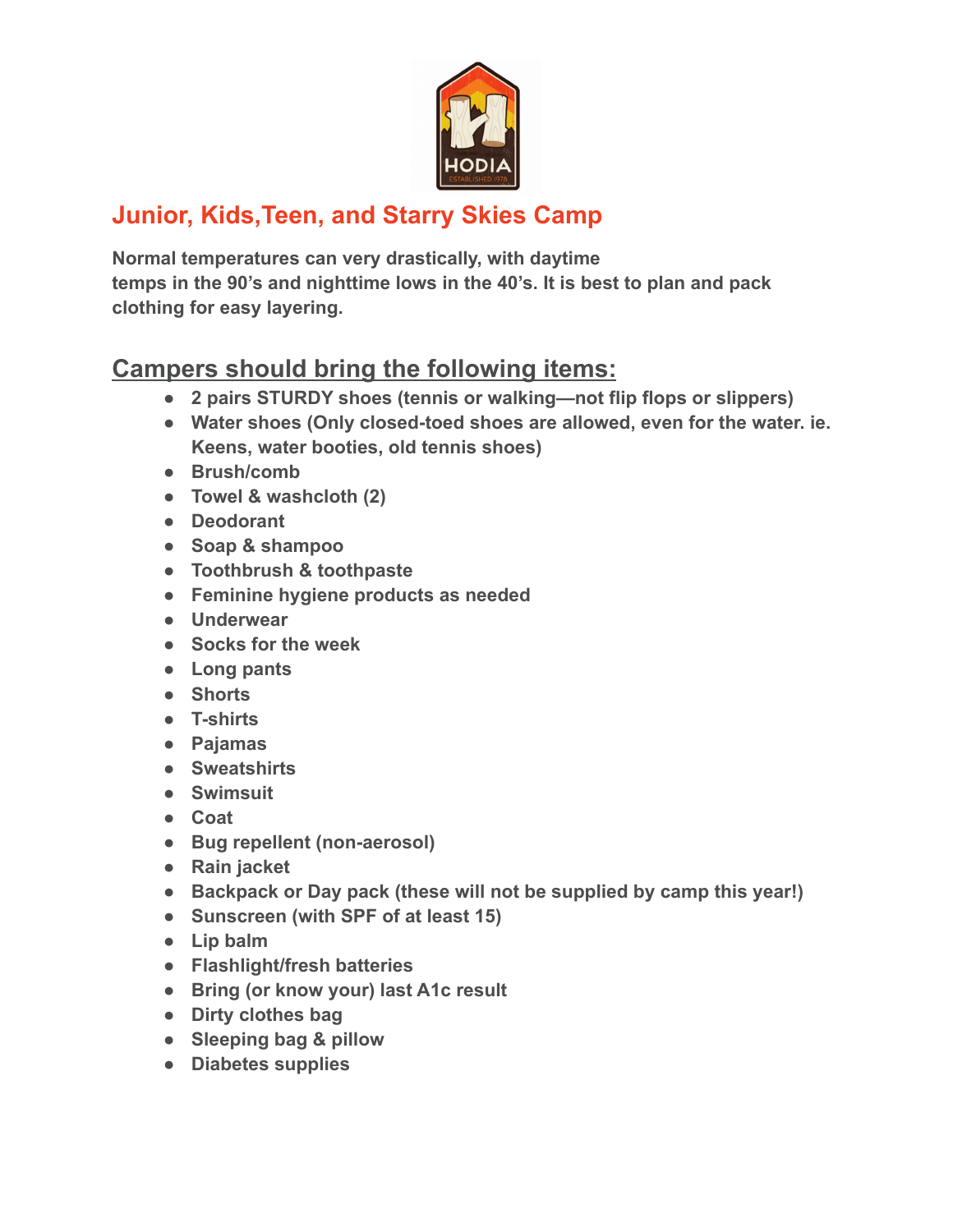

- **● Kids and Junior Camp: Cell phone for Dexcom users for remote blood sugar monitoring (only if they already have one!)**
- **● For Teen Camp: Prom/dress up clothes for prom night from home- no need to purchase anything!**

## **Diabetes Supplies:**

- **● Meter (everyone needs in case of sensor failure)**
- **● Test Strips**
- **● Lancet device**
- **● Insulin**
- **● Syringes or pen needles**
- **● Alcohol swabs**
- **● Extra batteries**
- **● If on a pump, plenty of pump supplies, enough for a few extra site changes and extra batteries/charger**
- **● If on a CGM, plenty of CGM supplies including enough for an extra site change and your receiver.**

**Please note that the only approved cell phone use at Hodia is for taking pictures and gathering CGM readings. Many campers have lost their cell phones at camp, so a receiver is preferred if possible. Kids and Junior campers on Dexcom CGM will be using a new remote monitoring system where blood sugars will be tracked at all times. A cell phone is needed for that if campers have one!**

## **Optional:**

- **● Hat**
- **● Camera**
- **● Talent show items**
- **● If you bring electronic devices, label them carefully. These items are easily lost.**
- **● Please keep makeup to a minimum**